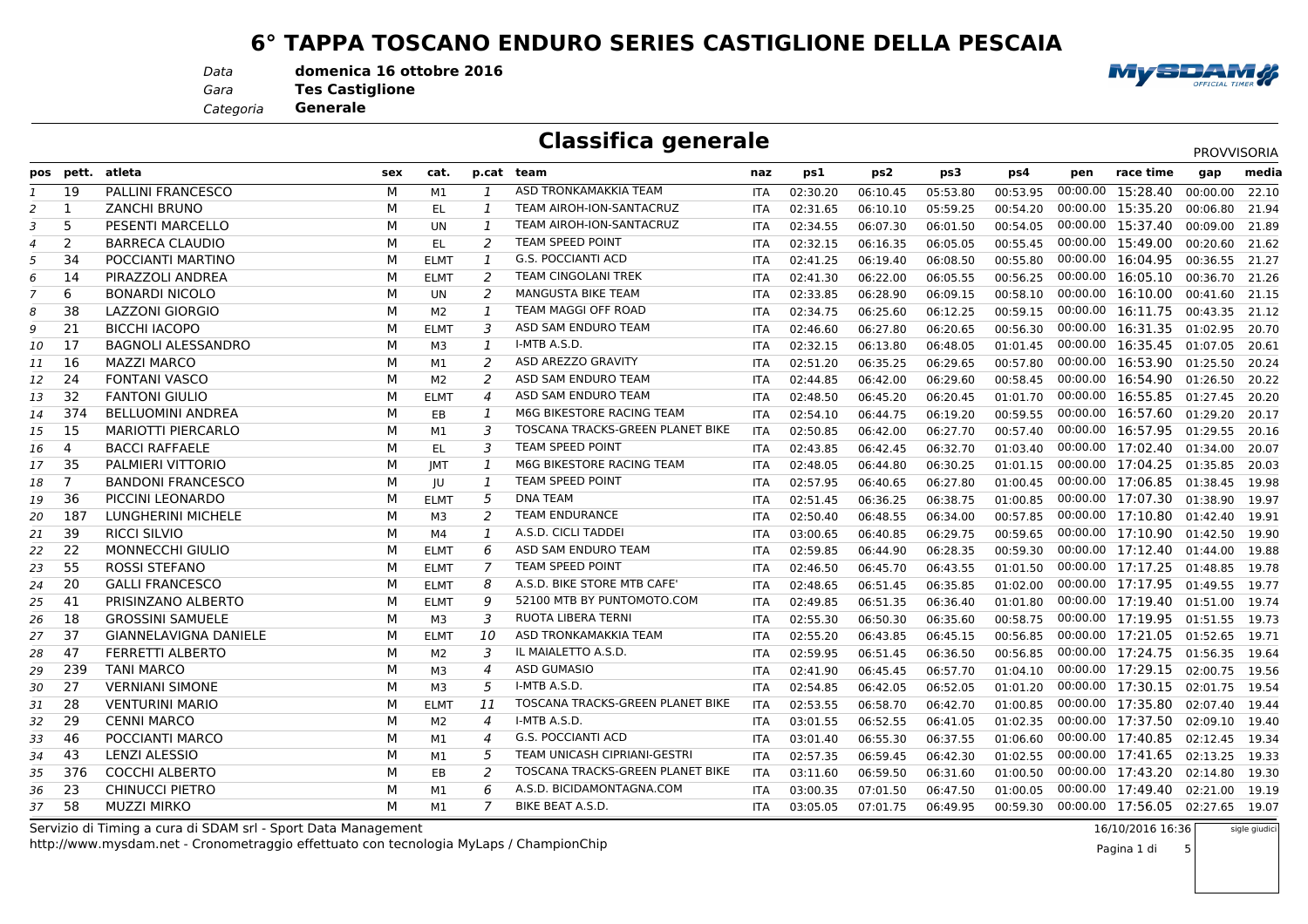|    |           |                           |     |                |                |                                  |            |          |          |          |          |          |                                  | PROVVISORIA |       |
|----|-----------|---------------------------|-----|----------------|----------------|----------------------------------|------------|----------|----------|----------|----------|----------|----------------------------------|-------------|-------|
|    | pos pett. | atleta                    | sex | cat.           |                | p.cat team                       | naz        | ps1      | ps2      | ps3      | ps4      | pen      | race time                        | gap         | media |
| 38 | 51        | <b>GASSANI ALESSANDRO</b> | м   | M <sub>3</sub> | 6              | TOSCANA TRACKS-GREEN PLANET BIKE | <b>ITA</b> | 03:06.95 | 06:57.70 | 06:47.90 | 01:03.65 | 00:00.00 | 17:56.20                         | 02:27.80    | 19.07 |
| 39 | 44        | <b>BRANCONI MIRKO</b>     | М   | M1             | 8              | ASD SAM ENDURO TEAM              | <b>ITA</b> | 02:59.10 | 07:10.40 | 06:45.40 | 01:05.15 |          | 00:00.00 18:00.05 02:31.65       |             | 19.00 |
| 40 | 50        | LANDUCCI ENRICO           | М   | M2             | 5              | TSI FREE BIKE A.S.D.             | <b>ITA</b> | 02:48.80 | 07:16.40 | 06:54.25 | 01:01.15 | 00:00.00 | 18:00.60 02:32.20                |             | 18.99 |
| 41 | 80        | <b>PATRUSSI ANDREA</b>    | м   | <b>JMT</b>     | 2              | 52100 MTB BY PUNTOMOTO.COM       | <b>ITA</b> | 03:20.75 | 06:57.10 | 06:40.10 | 01:03.45 |          | 00:00.00 18:01.40 02:33.00       |             | 18.98 |
| 42 | 53        | <b>FOLLONI MATTEO</b>     | М   | <b>FRONT</b>   | 1              | TOSCANA TRACKS-GREEN PLANET BIKE | ITA        | 02:53.85 | 07:00.20 | 07:06.55 | 01:02.40 |          | 00:00.00 18:03.00 02:34.60       |             | 18.95 |
| 43 | 70        | CECCHETTI MATTEO          | М   | <b>ELMT</b>    | 12             | <b>TEAM JOLLY BIKE</b>           | <b>ITA</b> | 03:07.45 | 07:02.40 | 06:46.95 | 01:06.75 |          | 00:00.00 18:03.55 02:35.15       |             | 18.94 |
| 44 | 54        | <b>SANDRONI LUCA</b>      | м   | <b>ELMT</b>    | 13             | <b>TEAM SPEED POINT</b>          | <b>ITA</b> | 03:02.55 | 07:05.25 | 06:52.65 | 01:04.35 |          | 00:00.00 18:04.80 02:36.40       |             | 18.92 |
| 45 | 62        | <b>GRANDI GUGLIELMO</b>   | М   | <b>ELMT</b>    | 14             | I-MTB A.S.D.                     | <b>ITA</b> | 03:07.80 | 06:57.60 | 06:59.20 | 01:04.05 |          | 00:00.00 18:08.65 02:40.25       |             | 18.85 |
| 46 | 42        | <b>GRAZI DAVID</b>        | М   | M <sub>3</sub> | $\overline{7}$ | ASD AREZZO GRAVITY               | <b>ITA</b> | 03:08.90 | 07:01.60 | 06:57.70 | 01:00.90 | 00:00.00 | 18:09.10 02:40.70                |             | 18.84 |
| 47 | 40        | PUCCI LEONARDO            | М   | <b>ELMT</b>    | 15             | BIKE BEAT A.S.D.                 | <b>ITA</b> | 03:06.25 | 07:15.95 | 06:45.15 | 01:03.15 |          | 00:00.00 18:10.50 02:42.10       |             | 18.82 |
| 48 | 90        | <b>FUSELLI SAMUELE</b>    | М   | <b>ELMT</b>    | 16             | A.S.D. BIKE STORE MTB CAFE'      | <b>ITA</b> | 03:03.40 | 07:11.40 | 06:56.85 | 01:03.65 |          | 00:00.00 18:15.30 02:46.90       |             | 18.73 |
| 49 | 71        | <b>TONTI MATTEO</b>       | м   | M1             | 9              | TSI FREE BIKE A.S.D.             | <b>ITA</b> | 03:11.30 | 07:05.15 | 06:56.85 | 01:03.20 |          | 00:00.00 18:16.50 02:48.10       |             | 18.71 |
| 50 | 83        | DEL CHIARO EDOARDO        | М   | <b>ELMT</b>    | 17             | <b>TEAM JOLLY BIKE</b>           | <b>ITA</b> | 03:06.10 | 07:08.40 | 06:58.60 | 01:05.55 |          | 00:00.00 18:18.65 02:50.25       |             | 18.68 |
| 51 | 49        | PAOLI FILIPPO             | М   | <b>ELMT</b>    | 18             | ASD TRONKAMAKKIA TEAM            | ITA        | 03:10.05 | 06:59.90 | 07:06.10 | 01:03.20 |          | 00:00.00 18:19.25 02:50.85       |             | 18.67 |
| 52 | 48        | <b>FALSINI FABIO</b>      | м   | M1             | 10             | <b>GRAVITY TEAM FRANCY</b>       | <b>ITA</b> | 02:59.55 | 07:15.50 | 07:05.05 | 01:01.75 |          | 00:00.00 18:21.85 02:53.45       |             | 18.62 |
| 53 | 74        | <b>GUIDI ANTONIO</b>      | М   | <b>ELMT</b>    | 19             | TEAM SPEED POINT                 | <b>ITA</b> | 03:25.45 | 07:06.45 | 06:58.05 | 00:58.85 |          | 00:00.00 18:28.80 03:00.40       |             | 18.51 |
| 54 | 111       | <b>CRISCUOLO DANIELE</b>  | М   | M2             | 6              | I-MTB A.S.D.                     | ITA        | 03:02.45 | 07:27.50 | 06:59.70 | 01:03.05 |          | 00:00.00 18:32.70 03:04.30       |             | 18.44 |
| 55 | 45        | <b>BENASSI DANIELE</b>    | М   | M4             | 2              | ABETONE GRAVITY TEAM A.S.D.      | <b>ITA</b> | 02:58.80 | 07:01.70 | 06:30.00 | 01:03.70 |          | 01:00.00 18:34.20 03:05.80       |             | 18.42 |
| 56 | 243       | <b>TURINI FEDERICO</b>    | М   | M1             | 11             | 52100 MTB BY PUNTOMOTO.COM       | <b>ITA</b> | 03:07.65 | 07:20.00 | 07:03.55 | 01:03.25 |          | 00:00.00 18:34.45 03:06.05       |             | 18.41 |
| 57 | 52        | <b>GALLI ROLANDO</b>      | М   | M5             | 1              | ABETONE GRAVITY TEAM A.S.D.      | <b>ITA</b> | 03:27.95 | 07:12.65 | 06:50.15 | 01:04.00 |          | 00:00.00 18:34.75 03:06.35       |             | 18.41 |
| 58 | 57        | <b>BRANCHI ANTONIO</b>    | М   | M1             | 12             | ASD AREZZO GRAVITY               | <b>ITA</b> | 03:23.20 | 07:14.00 | 06:57.80 | 01:04.65 |          | 00:00.00 18:39.65 03:11.25       |             | 18.33 |
| 59 | 240       | <b>BRUNO RAFFAELLO</b>    | M   | M1             | 13             | <b>ASD GUMASIO</b>               | <b>ITA</b> | 03:25.75 | 07:11.05 | 07:00.10 | 01:02.95 |          | 00:00.00 18:39.85 03:11.45       |             | 18.32 |
| 60 | 241       | ALDERIGHI RAFFAELE        | м   | M1             | 14             | <b>ASD GUMASIO</b>               | <b>ITA</b> | 03:11.15 | 07:03.40 | 07:14.35 | 01:14.10 |          | 00:00.00 18:43.00 03:14.60       |             | 18.27 |
| 61 | 63        | <b>FUCCI FRANCESCO</b>    | M   | M1             | 15             | BIKE BEAT A.S.D.                 | <b>ITA</b> | 03:13.15 | 07:19.60 | 07:11.00 | 01:02.60 |          | 00:00.00 18:46.35 03:17.95       |             | 18.22 |
| 62 | 64        | <b>SGUBBI ANDREA</b>      | М   | M <sub>3</sub> | 8              | <b>OSTERIA BIKE A.S.D</b>        | <b>ITA</b> | 02:59.60 | 07:18.10 | 07:23.80 | 01:05.85 |          | 00:00.00 18:47.35                | 03:18.95    | 18.20 |
| 63 | 245       | <b>ESCHILI FLAVIO</b>     | М   | <b>ELMT</b>    | 20             | <b>TESSERA GIORNALIERA</b>       | <b>ITA</b> | 03:14.10 | 07:14.25 | 07:19.65 | 01:04.05 |          | 00:00.00 18:52.05 03:23.65       |             | 18.13 |
| 64 | 69        | <b>MANCUSO ANDREA</b>     | М   | <b>FRONT</b>   | 2              | ASD SAM ENDURO TEAM              | ITA        | 03:18.10 | 07:19.90 | 07:14.30 | 01:02.20 |          | 00:00.00 18:54.50 03:26.10       |             | 18.09 |
| 65 | 148       | <b>GHEZZANI NICOLA</b>    | М   | M1             | 16             | A.S.D. BIKE STORE MTB CAFE       | <b>ITA</b> | 03:15.35 | 07:20.95 | 07:11.30 | 01:07.00 |          | 00:00.00 18:54.60                | 03:26.20    | 18.09 |
| 66 | 237       | <b>BELLOSI GIANFRANCO</b> | м   | M <sub>5</sub> | 2              | <b>ASD GUMASIO</b>               | <b>ITA</b> | 03:18.40 | 07:28.60 | 07:05.40 | 01:02.35 |          | 00:00.00 18:54.75 03:26.35       |             | 18.08 |
| 67 | 56        | <b>GORI FABIO</b>         | М   | M1             | 17             | ASD POL. SANGIULIANESE           | ITA        | 03:32.35 | 07:15.30 | 07:05.30 | 01:03.75 |          | 00:00.00 18:56.70 03:28.30       |             | 18.05 |
| 68 | 209       | <b>SODANO CRISTIAN</b>    | м   | <b>ELMT</b>    | 21             | LA BORRA ASD                     | <b>ITA</b> | 03:23.75 | 07:22.60 | 07:11.35 | 01:06.35 |          | 00:00.00 19:04.05                | 03:35.65    | 17.94 |
| 69 | 134       | <b>BALESTRIERI ANDREA</b> | М   | M1             | 18             | TSI FREE BIKE A.S.D.             | <b>ITA</b> | 03:20.50 | 07:24.40 | 07:14.65 | 01:05.00 |          | 00:00.00 19:04.55 03:36.15       |             | 17.93 |
| 70 | 30        | SALTO BENEDETTO           | M   | <b>ELMT</b>    | 22             | TEAM SPEED POINT                 | <b>ITA</b> | 03:07.30 | 07:36.70 | 07:16.60 | 01:04.75 |          | 00:00.00 19:05.35 03:36.95       |             | 17.92 |
| 71 | 235       | <b>MARZI ROBERTO</b>      | М   | M5             | 3              | <b>ASD GUMASIO</b>               | <b>ITA</b> | 03:20.80 | 07:26.50 | 07:15.85 | 01:03.45 |          | 00:00.00 19:06.60 03:38.20       |             | 17.90 |
| 72 | 234       | <b>VICIANI PAOLO</b>      | м   | M <sub>5</sub> | $\overline{4}$ | <b>ASD GUMASIO</b>               | <b>ITA</b> | 03:44.10 | 07:17.60 | 07:02.75 | 01:05.30 |          | 00:00.00 19:09.75 03:41.35       |             | 17.85 |
| 73 | 204       | LUCIOLI LIDO              | М   | M6             | 1              | VAIANO AUTOFAN MEDICO 2000       | <b>ITA</b> | 03:27.40 | 07:30.80 | 07:07.05 | 01:06.00 |          | 00:00.00 19:11.25 03:42.85       |             | 17.82 |
| 74 | 106       | <b>HORTON ALAN</b>        | М   | M2             | $\overline{7}$ | <b>TEAM SPEED POINT</b>          | <b>ITA</b> | 03:26.45 | 07:21.40 | 07:18.70 | 01:05.35 |          | 00:00.00 19:11.90 03:43.50       |             | 17.81 |
| 75 | 377       | <b>BARTALI ROBERTO</b>    | М   | EB             | 3              | <b>CRAL ENTI LOCALI SIENA</b>    | <b>ITA</b> | 03:33.10 | 07:34.15 | 06:59.30 | 01:06.95 |          | 00:00.00 19:13.50 03:45.10       |             | 17.79 |
| 76 | 84        | <b>TENTI MASSIMILIANO</b> | м   | M3             | 9              | 52100 MTB BY PUNTOMOTO.COM       | <b>ITA</b> | 04:01.80 | 07:00.70 | 07:04.75 | 01:09.45 |          | 00:00.00 19:16.70 03:48.30       |             | 17.74 |
| 77 | 251       | <b>MONTEFIORI SAMUEL</b>  | М   | M <sub>2</sub> | 8              | APPENNINOBIKE A.S.D.             | <b>ITA</b> | 03:37.80 | 07:19.30 | 07:13.15 | 01:06.80 |          | 00:00.00 19:17.05 03:48.65       |             | 17.73 |
| 78 | 133       | LOMBARDI LEONARDO         | М   | <b>ELMT</b>    | 23             | TSI FREE BIKE A.S.D              | ITA        | 03:39.75 | 07:23.20 | 07:10.70 | 01:08.75 |          | 00:00.00 19:22.40 03:54.00       |             | 17.65 |
| 79 | 190       | <b>CONTI CLAUDIO</b>      | м   | M <sub>5</sub> | 5              | A.S.D. CICLI TADDEI              | <b>ITA</b> | 03:36.20 | 07:20.10 | 07:20.55 | 01:05.85 |          | 00:00.00 19:22.70 03:54.30 17.65 |             |       |
|    |           |                           |     |                |                |                                  |            |          |          |          |          |          |                                  |             |       |

http://www.mysdam.net - Cronometraggio effettuato con tecnologia MyLaps / ChampionChipServizio di Timing a cura di SDAM srl - Sport Data Management 16/10/2016 16:36

Pagina 2 di 5sigle giudici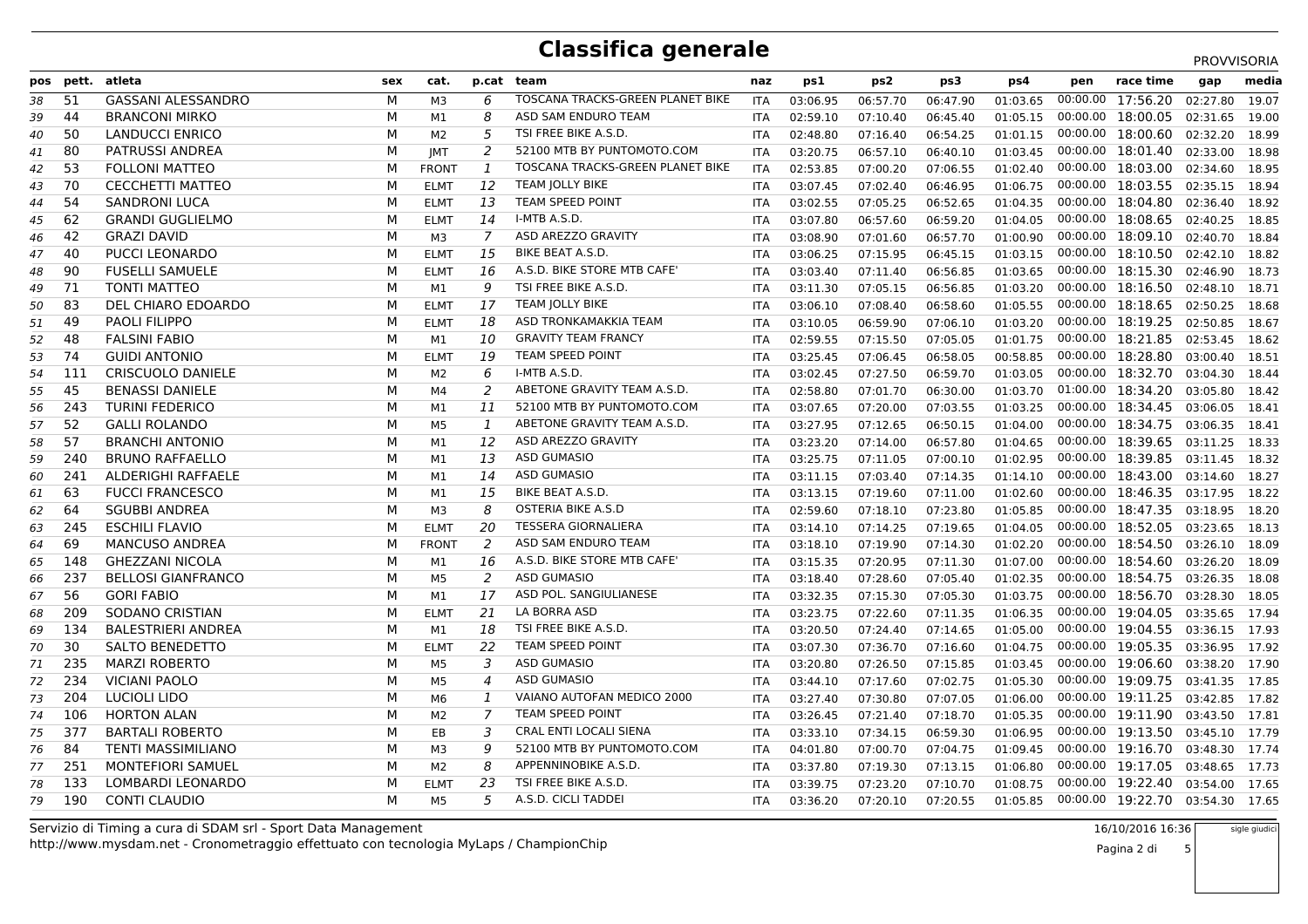|         |                |                             |     |                |                |                               |            |          |                 |          |          |          |                            | PROVVISORIA |       |
|---------|----------------|-----------------------------|-----|----------------|----------------|-------------------------------|------------|----------|-----------------|----------|----------|----------|----------------------------|-------------|-------|
|         | pos pett.      | atleta                      | sex | cat.           |                | p.cat team                    | naz        | ps1      | ps <sub>2</sub> | ps3      | ps4      | pen      | race time                  | gap         | media |
| 80      | 167            | <b>GIOVANNOZZI SIMONE</b>   | м   | M4             | 3              | <b>GRAVITY TEAM FRANCY</b>    | <b>ITA</b> | 03:21.30 | 07:30.60        | 07:23.35 | 01:07.90 | 00:00.00 | 19:23.15                   | 03:54.75    | 17.64 |
| 81      | 87             | <b>BARTALUCCI DANIEL</b>    | м   | <b>ELMT</b>    | 24             | A.S.D. AV BIKE RACING TEAM    | <b>ITA</b> | 03:24.75 | 07:34.80        | 07:18.55 | 01:05.40 |          | 00:00.00 19:23.50 03:55.10 |             | 17.64 |
| 82      | 86             | <b>ORSI RICCARDO</b>        | м   | <b>ELMT</b>    | 25             | <b>TEAM JOLLY BIKE</b>        | ITA        | 03:05.55 | 07:47.40        | 07:27.50 | 01:03.05 | 00:00.00 | 19:23.50 03:55.10          |             | 17.64 |
| 83      | 78             | <b>PARENTI LORENZO</b>      | м   | M5             | 6              | <b>G.S. POCCIANTI ACD</b>     | <b>ITA</b> | 03:23.05 | 07:26.70        | 07:31.45 | 01:03.80 |          | 00:00.00 19:25.00 03:56.60 |             | 17.61 |
| 84      | 150            | PELLINO SIMONE              | м   | M1             | 19             | A.S.D. BIKE STORE MTB CAFE'   | ITA        | 03:38.10 | 07:22.05        | 07:18.55 | 01:07.05 |          | 00:00.00 19:25.75 03:57.35 |             | 17.60 |
| 85      | 97             | <b>MUNNO ANTONIO</b>        | м   | M3             | 10             | SOC. ELBA OVEST               | ITA        | 03:25.45 | 07:28.95        | 07:27.55 | 01:03.95 | 00:00.00 | 19:25.90 03:57.50          |             | 17.60 |
| 86      | 96             | <b>MENICONI LUCA</b>        | м   | <b>ELMT</b>    | 26             | <b>TEAM JOLLY BIKE</b>        | ITA        | 03:35.75 | 07:17.50        | 07:26.85 | 01:09.30 |          | 00:00.00 19:29.40 04:01.00 |             | 17.55 |
| 87      | 142            | <b>BANDINI MAURIZIO</b>     | м   | M <sub>3</sub> | 11             | TSI FREE BIKE A.S.D.          | ITA        | 03:05.85 | 07:19.90        | 07:01.35 | 01:02.35 |          | 01:00.00 19:29.45 04:01.05 |             | 17.55 |
| 88      | 100            | <b>FIORINI FRANCESCO</b>    | м   | M <sub>2</sub> | 9              | I-MTB A.S.D.                  | <b>ITA</b> | 03:36.55 | 07:28.05        | 07:23.75 | 01:01.55 | 00:00.00 | 19:29.90                   | 04:01.50    | 17.54 |
| 89      | 68             | PARENTINI SAMUELE           | м   | <b>FRONT</b>   | 3              | TSI FREE BIKE A.S.D.          | ITA        | 03:33.80 | 07:27.20        | 07:31.80 | 01:00.20 |          | 00:00.00 19:33.00 04:04.60 |             | 17.49 |
| 90      | 151            | MELCHIORRE ALESSANDRO       | м   | M2             | 10             | A.S.D. BIKE STORE MTB CAFE'   | ITA        | 03:31.65 | 07:18.05        | 07:31.90 | 01:11.60 |          | 00:00.00 19:33.20 04:04.80 |             | 17.49 |
| 91      | 246            | <b>AGOSTINI FERRUCCIO</b>   | м   | <b>ELMT</b>    | 27             | <b>I MUFLONI</b>              | <b>ITA</b> | 03:25.30 | 07:33.20        | 07:25.60 | 01:14.25 | 00:00.00 | 19:38.35 04:09.95          |             | 17.41 |
| 92      | 85             | <b>ROSSI ANTONIO</b>        | М   | M1             | 20             | <b>TEAM JOLLY BIKE</b>        | <b>ITA</b> | 03:17.25 | 07:31.05        | 07:45.90 | 01:04.55 |          | 00:00.00 19:38.75 04:10.35 |             | 17.41 |
| 93      | 11             | <b>CASINI FEDERICA</b>      | F   | W1             | 1              | A.S.D. CICLI TADDEI           | ITA        | 03:33.70 | 07:18.90        | 07:30.55 | 01:16.40 |          | 00:00.00 19:39.55 04:11.15 |             | 17.40 |
| 94      | 61             | <b>BUFFI MARCO</b>          | м   | M1             | 21             | <b>FIRENZEFREERIDE ASD</b>    | <b>ITA</b> | 03:15.30 | 07:19.95        | 08:02.05 | 01:09.50 | 00:00.00 | 19:46.80 04:18.40          |             | 17.29 |
| 95      | 77             | RIMONDO MATTEO              | м   | M1             | 22             | <b>TEAM SPEED POINT</b>       | <b>ITA</b> | 03:24.70 | 07:51.25        | 07:28.45 | 01:05.00 |          | 00:00.00 19:49.40 04:21.00 |             | 17.25 |
| 96      | 166            | <b>BINDI MICHELE</b>        | м   | M3             | 12             | <b>GRAVITY TEAM FRANCY</b>    | ITA        | 03:21.30 | 07:47.30        | 07:35.30 | 01:05.95 |          | 00:00.00 19:49.85 04:21.45 |             | 17.25 |
| 97      | 191            | <b>MAFFI ALESSANDRO</b>     | м   | M5             | $\overline{7}$ | A.S.D. CICLI TADDEI           | <b>ITA</b> | 03:25.60 | 07:48.45        | 07:26.90 | 01:09.95 |          | 00:00.00 19:50.90 04:22.50 |             | 17.23 |
| 98      | 207            | <b>RAGGI CHRISTIAN</b>      | M   | <b>ELMT</b>    | 28             | <b>TEAM JOLLY BIKE</b>        | ITA        | 03:48.30 | 07:26.40        | 07:27.30 | 01:09.20 |          | 00:00.00 19:51.20          | 04:22.80    | 17.23 |
| 99      | 201            | MAZZARISI MASSIMILIANO      | м   | M <sub>2</sub> | 11             | ASD SAM ENDURO TEAM           | <b>ITA</b> | 03:31.15 | 07:40.25        | 07:11.45 | 01:28.60 |          | 00:00.00 19:51.45 04:23.05 |             | 17.22 |
| 100     | 8              | <b>GROSSI FEDERICO</b>      | М   | IU             | $\overline{2}$ | <b>TEAM SPEED POINT</b>       | <b>ITA</b> | 03:21.35 | 07:39.40        | 07:46.25 | 01:05.95 |          | 00:00.00 19:52.95 04:24.55 |             | 17.20 |
| 101     | - 157          | NOCCIOLINI NICOLA           | м   | MЗ             | 13             | ASD TRONKAMAKKIA TEAM         | ITA        | 03:22.45 | 07:45.15        | 07:40.25 | 01:05.90 | 00:00.00 | 19:53.75 04:25.35          |             | 17.19 |
|         | 102 176        | <b>NORCINI EMANUELE</b>     | м   | M <sub>2</sub> | 12             | ASD AREZZO GRAVITY            | <b>ITA</b> | 03:43.20 | 07:31.30        | 07:34.50 | 01:05.80 |          | 00:00.00 19:54.80 04:26.40 |             | 17.17 |
|         | 103 211        | <b>CEGLIA MARCO</b>         | м   | <b>ELMT</b>    | 29             | IL MAIALETTO A.S.D.           | <b>ITA</b> | 03:41.10 | 07:37.20        | 07:37.25 | 01:05.70 |          | 00:00.00 20:01.25 04:32.85 |             | 17.08 |
| 104     | 89             | <b>LONZI ENNIO</b>          | м   | <b>ELMT</b>    | 30             | A.S.D. BIKE STORE MTB CAFE'   | ITA        | 03:36.45 | 07:47.50        | 07:35.35 | 01:06.95 | 00:00.00 | 20:06.25                   | 04:37.85    | 17.01 |
| 105     | 189            | <b>ZAMBELLI GAT ATTILIO</b> | м   | M4             | $\overline{4}$ | A.S.D. CICLI TADDEI           | <b>ITA</b> | 03:39.95 | 07:44.40        | 07:38.95 | 01:07.55 |          | 00:00.00 20:10.85 04:42.45 |             | 16.95 |
|         | 106 170        | <b>COSTA LUCA</b>           | м   | MЗ             | 14             | A.S.D. GRAVITY ELBA ENDURANCE | ITA        | 03:32.35 | 07:57.75        | 07:36.45 | 01:05.65 |          | 00:00.00 20:12.20          | 04:43.80    | 16.93 |
| 107     | 231            | <b>MARINI NICOLA</b>        | м   | M <sub>2</sub> | 13             | <b>ASD GUMASIO</b>            | <b>ITA</b> | 03:31.70 | 07:46.70        | 07:52.55 | 01:04.00 | 00:00.00 | 20:14.95                   | 04:46.55    | 16.89 |
| 108     | 375            | <b>SCASSA FRANCO</b>        | м   | EB             | $\overline{4}$ | 52100 MTB BY PUNTOMOTO.COM    | <b>ITA</b> | 04:03.70 | 07:52.10        | 07:13.70 | 01:07.55 |          | 00:00.00 20:17.05 04:48.65 |             | 16.86 |
|         | 109 143        | CINOTTI STEFANO             | м   | M3             | 15             | TSI FREE BIKE A.S.D.          | ITA        | 03:25.15 | 07:31.50        | 07:18.55 | 01:02.35 |          | 01:00.00 20:17.55 04:49.15 |             | 16.85 |
|         | 110 161        | <b>MORI MARCO</b>           | м   | M6             | 2              | ASD TRONKAMAKKIA TEAM         | <b>ITA</b> | 04:00.35 | 07:33.60        | 07:34.25 | 01:11.00 | 00:00.00 | 20:19.20                   | 04:50.80    | 16.83 |
|         | 111 105        | <b>BENEDETTI ALESSANDRO</b> | м   | M <sub>5</sub> | 8              | <b>TEAM JOLLY BIKE</b>        | <b>ITA</b> | 03:34.55 | 07:41.05        | 07:58.45 | 01:05.65 |          | 00:00.00 20:19.70 04:51.30 |             | 16.82 |
|         | <i>112</i> 149 | <b>NEGRI MARCELLO</b>       | м   | M1             | 23             | A.S.D. BIKE STORE MTB CAFE'   | ITA        | 03:48.90 | 07:44.60        | 07:38.75 | 01:09.10 |          | 00:00.00 20:21.35 04:52.95 |             | 16.80 |
| 113 76  |                | <b>SCASSA MIRCO</b>         | м   | <b>ELMT</b>    | 31             | 52100 MTB BY PUNTOMOTO.COM    | <b>ITA</b> | 03:18.45 | 08:12.55        | 07:43.00 | 01:09.35 | 00:00.00 | 20:23.35 04:54.95          |             | 16.77 |
| 114 59  |                | <b>FEDERICI LUCA</b>        | м   | M <sub>2</sub> | 14             | A.S.D. CICLI TADDEI           | ITA        | 03:35.95 | 08:16.60        | 07:31.15 | 01:00.65 |          | 00:00.00 20:24.35 04:55.95 |             | 16.76 |
| 115 217 |                | SALVADORI JURI              | м   | M3             | 16             | <b>DNA TEAM</b>               | ITA        | 03:49.75 | 07:49.50        | 07:37.25 | 01:07.95 |          | 00:00.00 20:24.45 04:56.05 |             | 16.76 |
| 116 94  |                | <b>BORGIOLI LORENZO</b>     | м   | M5             | 9              | <b>CICLISSIMO BIKE TEAM</b>   | <b>ITA</b> | 03:40.50 | 07:54.15        | 07:44.00 | 01:07.25 |          | 00:00.00 20:25.90 04:57.50 |             | 16.74 |
| 117 141 |                | <b>NATILI ALBERTO</b>       | м   | M2             | 15             | TSI FREE BIKE A.S.D.          | ITA        | 03:47.55 | 07:42.45        | 07:53.30 | 01:06.60 | 00:00.00 | 20:29.90 05:01.50          |             | 16.68 |
| 118 174 |                | <b>CARRARESI ANDREA</b>     | м   | M <sub>2</sub> | 16             | ASD AREZZO GRAVITY            | <b>ITA</b> | 03:47.15 | 07:44.50        | 07:53.85 | 01:04.50 | 00:00.00 | 20:30.00 05:01.60          |             | 16.68 |
|         | 119 219        | <b>BRUNO MARCO</b>          | м   | M4             | 5              | CRAL ENTI LOCALI SIENA        | <b>ITA</b> | 03:58.10 | 07:52.15        | 07:35.90 | 01:05.85 |          | 00:00.00 20:32.00 05:03.60 |             | 16.66 |
| 120     | - 103          | <b>CAMPATELLI LUCA</b>      | M   | <b>ELMT</b>    | 32             | <b>TEAM SPEED POINT</b>       | ITA        | 03:44.80 | 07:58.10        | 07:43.05 | 01:07.20 | 00:00.00 | 20:33.15                   | 05:04.75    | 16.64 |
|         | 121 249        | <b>IACOPONI LUCA</b>        | м   | M <sub>2</sub> | 17             | <b>TESSERA GIORNALIERA</b>    | <b>ITA</b> | 03:42.05 | 07:52.20        | 07:54.10 | 01:10.25 |          | 00:00.00 20:38.60 05:10.20 |             | 16.57 |
|         |                |                             |     |                |                |                               |            |          |                 |          |          |          |                            |             |       |

http://www.mysdam.net - Cronometraggio effettuato con tecnologia MyLaps / ChampionChipServizio di Timing a cura di SDAM srl - Sport Data Management 16/10/2016 16:36

 5sigle giudici

Pagina 3 di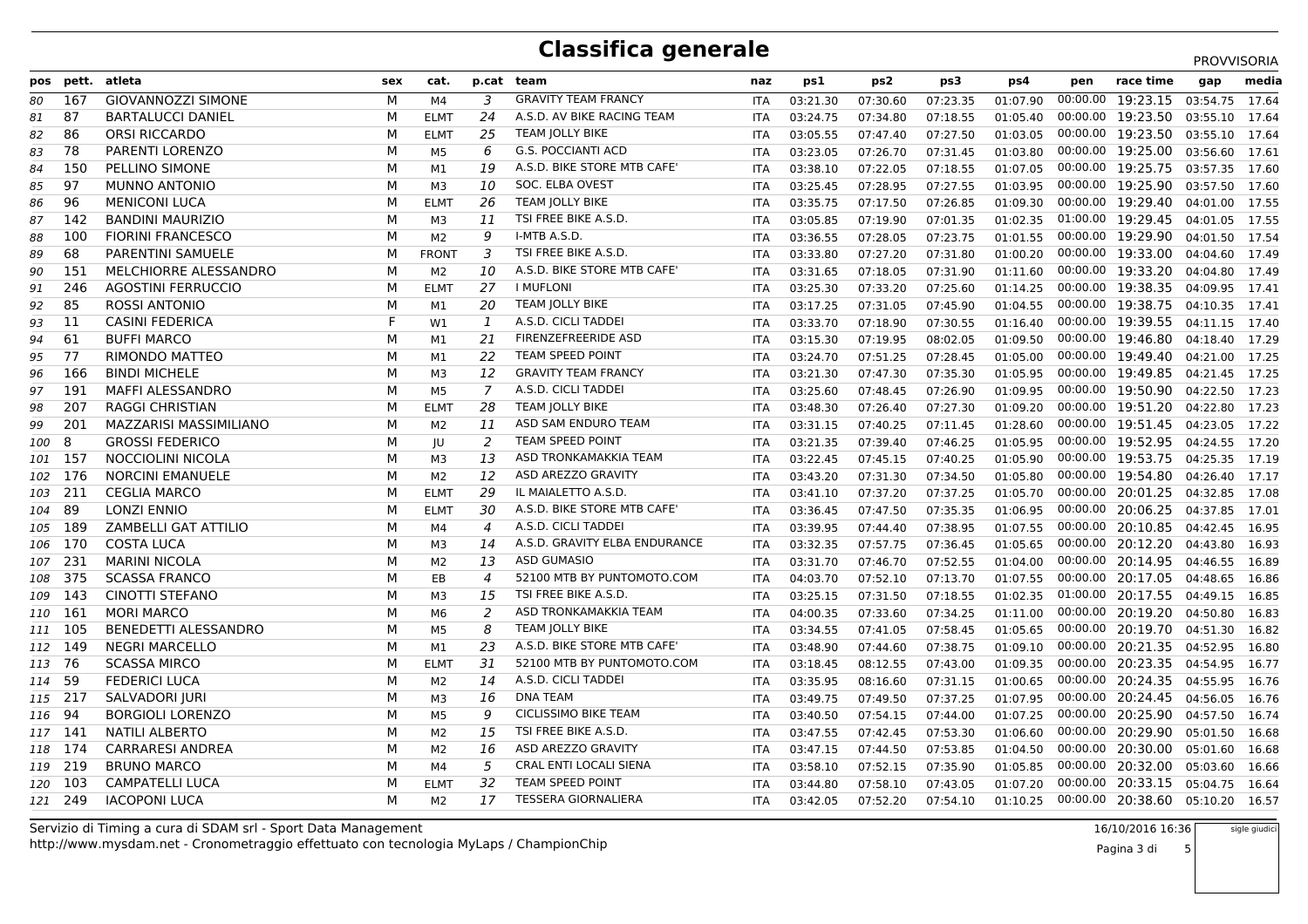|                |           |                            |     |                |                |                               |            |          |                 |          |          |          |                                  | PROVVISORIA |       |
|----------------|-----------|----------------------------|-----|----------------|----------------|-------------------------------|------------|----------|-----------------|----------|----------|----------|----------------------------------|-------------|-------|
|                | pos pett. | atleta                     | sex | cat.           |                | p.cat team                    | naz        | ps1      | ps <sub>2</sub> | ps3      | ps4      | pen      | race time                        | gap         | media |
| 122 220        |           | <b>CENNINI MAURO</b>       | м   | M <sub>6</sub> | 3              | <b>CICLISSIMO BIKE TEAM</b>   | <b>ITA</b> | 03:58.65 | 07:53.80        | 07:35.75 | 01:10.95 | 00:00.00 | 20:39.15                         | 05:10.75    | 16.56 |
| 123 188        |           | <b>SANI MASSIMILIANO</b>   | M   | M3             | 17             | A.S.D. CICLI TADDEI           | <b>ITA</b> | 03:46.00 | 08:00.30        | 07:47.55 | 01:06.60 |          | 00:00.00 20:40.45 05:12.05       |             | 16.54 |
| 124 182        |           | <b>RAPINI DANIELE</b>      | М   | <b>ELMT</b>    | 33             | 52100 MTB BY PUNTOMOTO.COM    | <b>ITA</b> | 04:04.70 | 07:52.50        | 07:44.85 | 01:04.40 | 00:00.00 | 20:46.45 05:18.05                |             | 16.46 |
| 125 233        |           | <b>MUZZARELLI MARCO</b>    | м   | M5             | 10             | <b>ASD GUMASIO</b>            | <b>ITA</b> | 03:46.60 | 07:59.80        | 07:56.90 | 01:12.35 |          | 00:00.00 20:55.65 05:27.25       |             | 16.34 |
| 126            | 229       | <b>SPINELLI PAOLO</b>      | М   | M4             | 6              | <b>TESSERA GIORNALIERA</b>    | <b>ITA</b> | 03:50.00 | 08:02.15        | 07:55.80 | 01:12.35 |          | 00:00.00 21:00.30 05:31.90       |             | 16.28 |
| 127 144        |           | <b>VARGIU ENRICO</b>       | м   | M <sub>3</sub> | 18             | TSI FREE BIKE A.S.D.          | <b>ITA</b> | 03:41.65 | 07:35.20        | 07:37.55 | 01:07.25 |          | 01:00.00 21:01.65 05:33.25       |             | 16.26 |
| 128 140        |           | <b>GIUNTINI ENRICO</b>     | М   | M <sub>2</sub> | 18             | TSI FREE BIKE A.S.D.          | ITA        | 03:36.35 | 07:43.95        | 07:38.05 | 01:03.95 |          | 01:00.00 21:02.30 05:33.90       |             | 16.26 |
| 129            | 193       | <b>BUGETTI FRANCESCO</b>   | М   | M1             | 24             | <b>BIKE BEAT A.S.D.</b>       | <b>ITA</b> | 03:43.90 | 07:59.30        | 07:42.40 | 01:38.95 |          | 00:00.00 21:04.55 05:36.15       |             | 16.23 |
| 130 218        |           | PAMPALONI ALESSANDRO       | м   | M4             | $\overline{7}$ | <b>DNA TEAM</b>               | <b>ITA</b> | 04:02.85 | 08:05.25        | 07:51.65 | 01:08.85 |          | 00:00.00 21:08.60 05:40.20       |             | 16.18 |
| 131 119        |           | <b>DIAMANTI FILIPPO</b>    | М   | <b>IMT</b>     | 3              | M6G BIKESTORE RACING TEAM     | <b>ITA</b> | 03:39.85 | 08:11.70        | 07:59.15 | 01:21.45 |          | 00:00.00 21:12.15 05:43.75       |             | 16.13 |
| 132 115        |           | SPAGNUOLO FRANCESCO        | М   | M1             | 25             | TEAM SPEED POINT              | ITA        | 03:58.10 | 08:20.10        | 07:56.05 | 01:04.75 |          | 00:00.00 21:19.00 05:50.60       |             | 16.04 |
| 133 10         |           | <b>SAVELLI IRENE</b>       | F   | <b>EWS</b>     | 1              | TEAM MAGGI OFF ROAD           | <b>ITA</b> | 03:47.60 | 08:33.50        | 07:54.45 | 01:08.45 |          | 00:00.00 21:24.00 05:55.60       |             | 15.98 |
| 134 169        |           | <b>COSTA CRISTIAN</b>      | M   | M <sub>2</sub> | 19             | A.S.D. GRAVITY ELBA ENDURANCE | <b>ITA</b> | 03:58.60 | 08:18.80        | 07:59.85 | 01:08.85 |          | 00:00.00 21:26.10 05:57.70       |             | 15.96 |
| <i>135</i> 225 |           | <b>MORELLI DANIELE</b>     | М   | <b>IMT</b>     | 4              | A.S.D. BICIDAMONTAGNA.COM     | ITA        | 04:41.75 | 07:54.05        | 07:32.55 | 01:18.45 |          | 00:00.00 21:26.80 05:58.40       |             | 15.95 |
| 136 123        |           | DEL DOTTORE MARCO          | М   | M3             | 19             | M6G BIKESTORE RACING TEAM     | <b>ITA</b> | 03:44.65 | 08:07.95        | 08:30.80 | 01:07.50 |          | 00:00.00 21:30.90 06:02.50       |             | 15.90 |
| 137 135        |           | <b>GORINI SIMONE</b>       | М   | M <sub>1</sub> | 26             | TSI FREE BIKE A.S.D.          | <b>ITA</b> | 03:21.05 | 07:55.30        | 09:11.60 | 01:05.95 |          | 00:00.00 21:33.90 06:05.50       |             | 15.86 |
| 138 195        |           | <b>ZANIERI FABIO</b>       | М   | <b>ELMT</b>    | 34             | <b>BIKE BEAT A.S.D.</b>       | <b>ITA</b> | 03:46.45 | 08:31.95        | 08:12.10 | 01:10.35 |          | 00:00.00 21:40.85 06:12.45       |             | 15.77 |
| 139 12         |           | <b>BOCCHINI ANIA</b>       | F   | W1             | 2              | <b>CICLI NERI TEAM</b>        | <b>ITA</b> | 03:36.75 | 07:40.40        | 09:18.05 | 01:06.05 |          | 00:00.00 21:41.25 06:12.85       |             | 15.77 |
| 140 175        |           | <b>CARNIANI SIMONE</b>     | М   | M2             | 20             | ASD AREZZO GRAVITY            | ITA        | 04:11.70 | 08:26.45        | 08:02.35 | 01:06.85 |          | 00:00.00 21:47.35 06:18.95       |             | 15.70 |
| 141 183        |           | <b>GUERRINI TEO</b>        | м   | <b>IMT</b>     | 5              | 52100 MTB BY PUNTOMOTO.COM    | ITA        | 03:57.55 | 08:31.30        | 08:17.65 | 01:05.85 |          | 00:00.00 21:52.35                | 06:23.95    | 15.64 |
| 142            | 81        | <b>GUERRINI SAMUELE</b>    | М   | <b>IMT</b>     | 6              | <b>TEAM MARATHON BIKE</b>     | <b>ITA</b> | 04:10.95 | 08:12.80        | 08:19.05 | 01:11.05 |          | 00:00.00 21:53.85                | 06:25.45    | 15.62 |
| 143            | - 194     | DE ANGELIS FRANCESCO       | М   | M4             | 8              | <b>BIKE BEAT A.S.D.</b>       | <b>ITA</b> | 04:02.50 | 08:20.15        | 08:19.10 | 01:16.85 |          | 00:00.00 21:58.60 06:30.20       |             | 15.56 |
| 144 250        |           | PALAGI ALESSANDRO          | м   | <b>ELMT</b>    | 35             | <b>TESSERA GIORNALIERA</b>    | <b>ITA</b> | 04:28.95 | 08:26.10        | 07:57.95 | 01:10.15 |          | 00:00.00 22:03.15 06:34.75       |             | 15.51 |
| 145            | - 165     | <b>LAPI LORIANO</b>        | М   | M <sub>3</sub> | 20             | <b>GRAVITY TEAM FRANCY</b>    | ITA        | 04:16.45 | 08:40.85        | 07:59.00 | 01:08.25 |          | 00:00.00 22:04.55                | 06:36.15    | 15.49 |
| 146 110        |           | <b>MAGNANI GIACOMO</b>     | М   | M1             | 27             | I-MTB A.S.D.                  | ITA        | 04:17.85 | 08:09.50        | 08:28.50 | 01:12.60 | 00:00.00 | 22:08.45 06:40.05                |             | 15.45 |
| 1479           |           | <b>BONANNI FRANCESCA</b>   | F   | DE             | 1              | <b>TEAM SPEED POINT</b>       | <b>ITA</b> | 04:29.55 | 08:17.45        | 08:16.40 | 01:07.30 |          | 00:00.00 22:10.70 06:42.30       |             | 15.42 |
| 148 108        |           | <b>TALOCCHINI FEDERICO</b> | М   | <b>ELMT</b>    | 36             | I-MTB A.S.D.                  | ITA        | 03:43.60 | 09:05.50        | 08:14.60 | 01:08.35 |          | 00:00.00 22:12.05 06:43.65       |             | 15.40 |
| 149            | - 172     | <b>GALEAZZI NICCOLINO</b>  | м   | M <sub>5</sub> | 11             | A.S.D. GRAVITY ELBA ENDURANCE | <b>ITA</b> | 04:26.80 | 08:31.40        | 08:15.85 | 01:09.45 | 00:00.00 | 22:23.50 06:55.10                |             | 15.27 |
| 150 160        |           | <b>NELLI PAOLO</b>         | М   | M <sub>5</sub> | 12             | ASD TRONKAMAKKIA TEAM         | <b>ITA</b> | 04:16.60 | 07:38.30        | 09:24.95 | 01:07.00 |          | 00:00.00 22:26.85 06:58.45       |             | 15.24 |
| 151 236        |           | <b>CAPPELLI STEFANO</b>    | М   | M <sub>5</sub> | 13             | <b>ASD GUMASIO</b>            | ITA        | 05:19.05 | 08:32.70        | 07:40.10 | 01:07.25 |          | 00:00.00 22:39.10 07:10.70       |             | 15.10 |
| 152 137        |           | <b>BARTOLI LEONARDO</b>    | М   | M <sub>2</sub> | 21             | TSI FREE BIKE A.S.D.          | ITA        | 04:03.65 | 08:46.40        | 08:35.50 | 01:20.05 | 00:00.00 | 22:45.60 07:17.20                |             | 15.03 |
| 153 179        |           | <b>GORI STEFANO</b>        | М   | M <sub>5</sub> | 14             | ASD AREZZO GRAVITY            | ITA        | 06:52.35 | 07:44.75        | 07:25.65 | 01:03.15 |          | 00:00.00 23:05.90 07:37.50       |             | 14.81 |
| 154 109        |           | <b>PARDINI FEDERICO</b>    | м   | <b>ELMT</b>    | 37             | I-MTB A.S.D.                  | ITA        | 04:24.00 | 08:38.70        | 08:57.25 | 01:11.85 |          | 00:00.00 23:11.80 07:43.40       |             | 14.74 |
| 155 205        |           | <b>FORNARI ANDREA</b>      | М   | M4             | 9              | <b>TEAM JOLLY BIKE</b>        | ITA        | 04:33.15 | 08:31.70        | 08:45.95 | 01:23.25 |          | 00:00.00 23:14.05 07:45.65       |             | 14.72 |
| 156 146        |           | <b>REBOA FRANCESCO</b>     | М   | <b>ELMT</b>    | 38             | A.S.D. BIKE STORE MTB CAFE'   | ITA        | 04:10.15 | 07:52.85        | 09:56.60 | 01:33.25 |          | 00:00.00 23:32.85 08:04.45       |             | 14.52 |
| 157 210        |           | STEFANELLI GIANLUCA        | м   | <b>ELMT</b>    | 39             | IL MAIALETTO A.S.D.           | <b>ITA</b> | 04:37.15 | 08:51.00        | 08:49.75 | 01:20.55 |          | 00:00.00 23:38.45 08:10.05       |             | 14.47 |
| 158 171        |           | <b>TACCHELLA STEFANO</b>   | М   | M4             | 10             | A.S.D. GRAVITY ELBA ENDURANCE | <b>ITA</b> | 04:30.60 | 09:03.70        | 09:02.20 | 01:13.85 |          | 00:00.00 23:50.35 08:21.95       |             | 14.35 |
| 159            | -247      | NIGIOTTI MICHELE           | М   | M3             | 21             | <b>TESSERA GIORNALIERA</b>    | ITA        | 04:36.85 | 08:20.35        | 09:14.10 | 01:13.70 |          | 01:00.00 24:25.00 08:56.60       |             | 14.01 |
| 160            | 232       | <b>FEFE' ANDREA</b>        | М   | M <sub>3</sub> | 22             | <b>ASD GUMASIO</b>            | ITA        | 04:45.10 | 08:32.55        | 09:58.35 | 01:10.85 |          | 00:00.00 24:26.85                | 08:58.45    | 13.99 |
| 161            | 213       | HU YOU YI                  | М   | M <sub>3</sub> | 23             | <b>G.S. POCCIANTI ACD</b>     | <b>ITA</b> | 04:56.55 | 08:21.80        | 09:26.20 | 01:54.25 |          | 00:00.00 24:38.80 09:10.40       |             | 13.88 |
| 162 145        |           | <b>FALCHI FRANCESCO</b>    | М   | M1             | 28             | ABETONE GRAVITY TEAM A.S.D.   | ITA        | 03:59.25 | 07:53.80        | 07:35.50 | 05:21.50 | 00:00.00 | 24:50.05                         | 09:21.65    | 13.77 |
| 163 208        |           | <b>PAOLINI MASSIMO</b>     | М   | M <sub>5</sub> | 15             | SOC. ELBA OVEST               | <b>ITA</b> | 05:00.50 | 09:21.30        | 09:14.65 | 01:14.20 |          | 00:00.00 24:50.65 09:22.25 13.77 |             |       |
|                |           |                            |     |                |                |                               |            |          |                 |          |          |          |                                  |             |       |

http://www.mysdam.net - Cronometraggio effettuato con tecnologia MyLaps / ChampionChipServizio di Timing a cura di SDAM srl - Sport Data Management 16/10/2016 16:36

Pagina 4 di 5sigle giudici